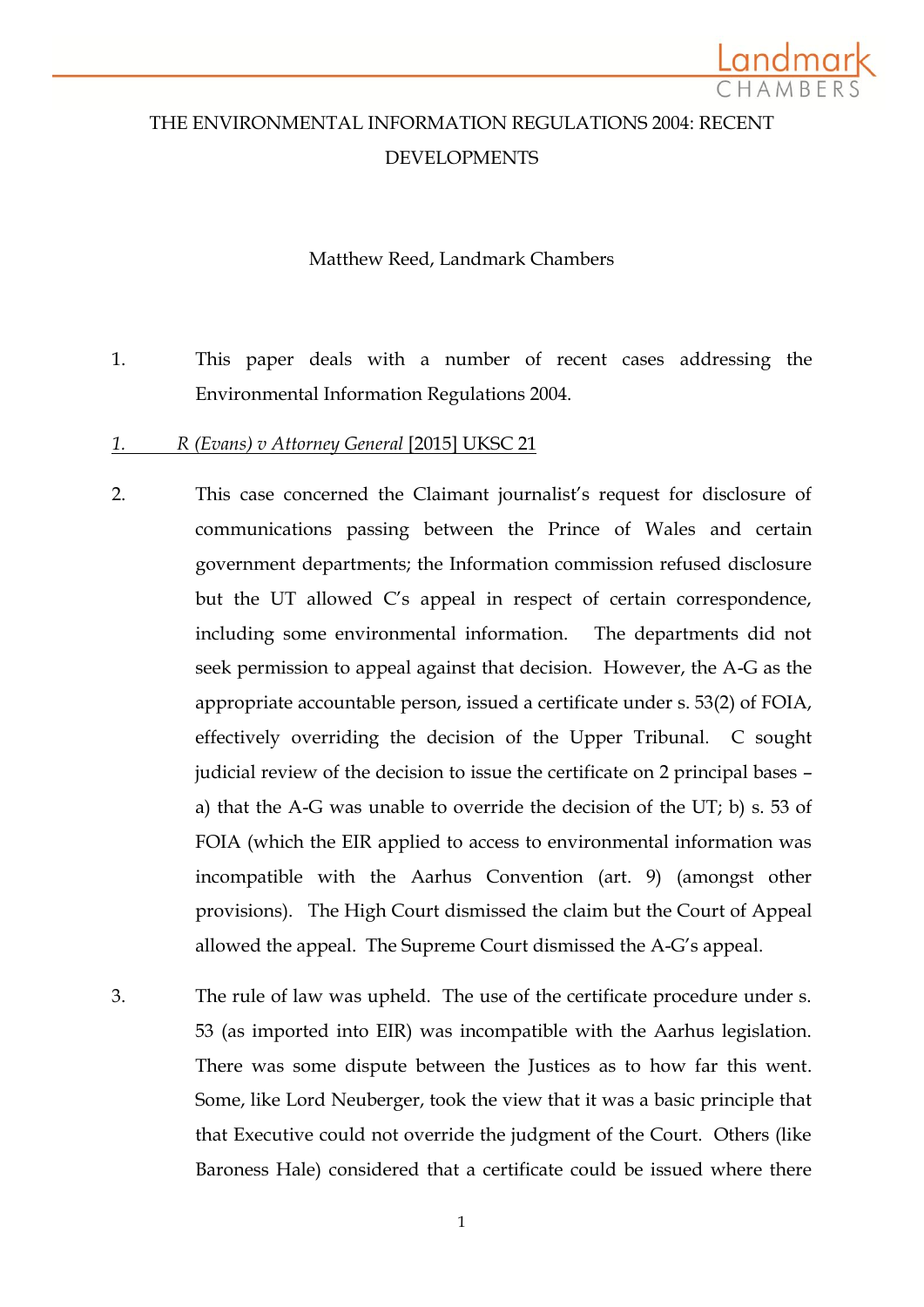

was disagreement but only where in each case there was the clearest possible justification to do so.

- *2. R (oao Corbett) v Cornwall Council* [2013] EWHC 3958
- 4. This case concerned the interrelationship between decisions to grant permission and the duty to provide information under the EIR. The substantive challenge related to a decision of the Council to grant permission for wind turbines. It was alleged by the Claimant that there had been a failure to disclose certain specified documents and make them available to the public and/or there had failure to notify the public of the existence of the documents.
- 5. The Court rejected that claim. It noted that the Claimant had asked for information to be disclosed during the determination process. The request had been made and had been complied with within 20 working days (that required under the EIA Regs), albeit after the date of the decision. It was contended that the failure to provide the information prior to the decision constituted an error under the regulations. That submission was rejected: the legislation was based upon a request system and in this case the request had been made after the determination of the authority (albeit prior to them issuing the relevant notice).

# *3. Dransfield v Information Commissioner* [2015] EWCA 454

6. This was a case relating to vexatious requests under FOIA and "manifestly unreasonable" requests under regulation 12(4)(b) of the Environmental Information Regulations 2004. The case involved 2 appeals one of which related to environmental information concerning high voltage cabling. The IC found that the department had been entitled to find that the request was manifestly unreasonable. The FTT and the UT found it to be manifestly unreasonable. The Court of appeal agreed. It found that the phrase "manifestly unreasonable" meant the same as "vexatious" under FOIA.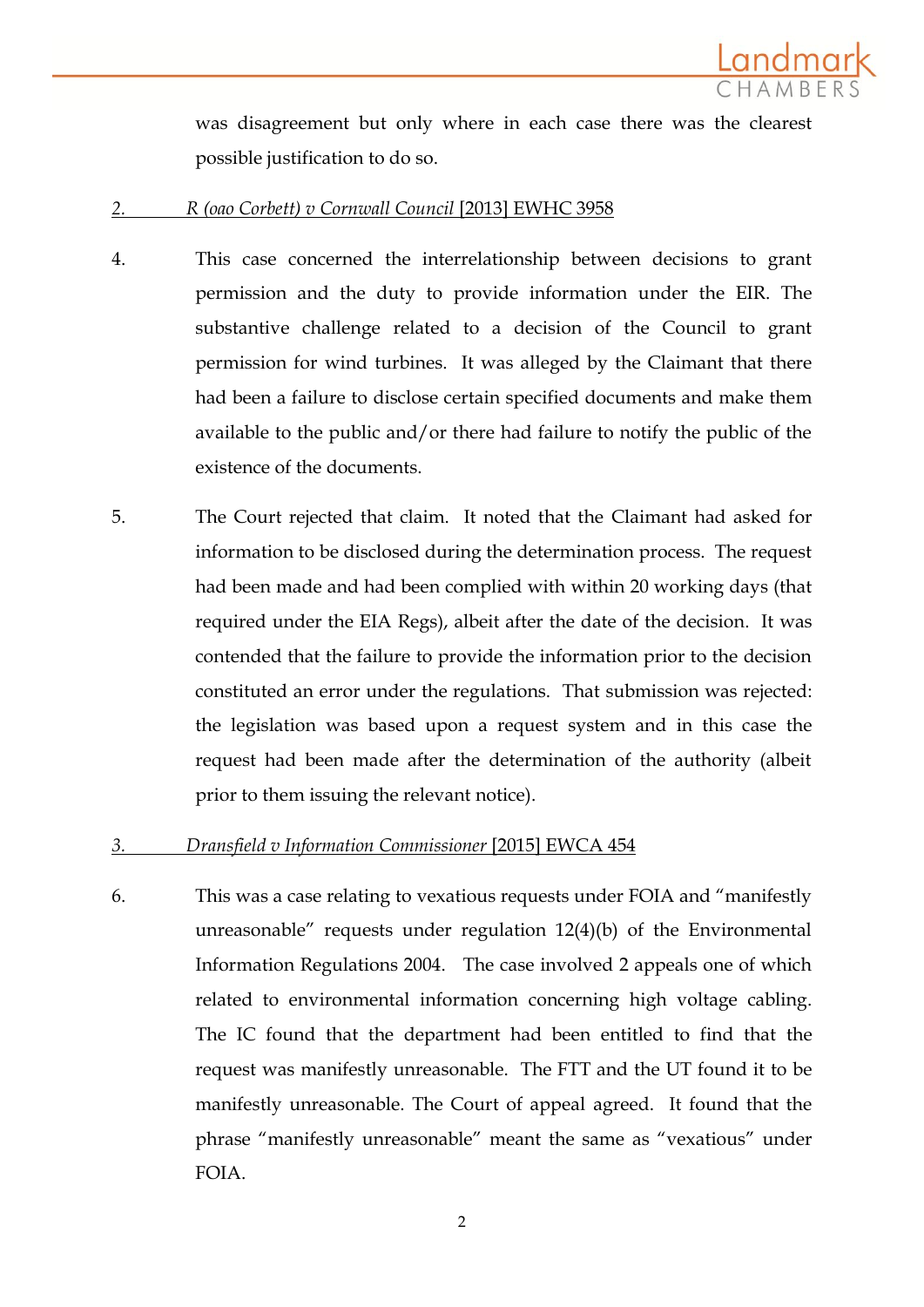- 7. When deciding whether a request was vexatious, it was held that it would be if, objectively, there was no reasonable foundation for thinking that the information sought would be of value to the requester, or to the public or any section of it.
- 8. It was also found that the decision-maker should consider all the relevant circumstances in order to reach a balanced conclusion as to whether a request was vexatious.
- 9. Importantly, the test was objective but that did not mean that motive would always be irrelevant: the Court held that if a relevant motive could be discerned with a sufficient degree of assurance, it might be evidence from which vexatiousness could be inferred. But there were limits to that: a request pursued against an authority out of vengeance for some other decision made by it could not be said to be vexatious, however vengeful the requester, if the request was aimed at the disclosure of important information which ought to be made publicly available.
- 10. The Court gave further guidance on how local authorities should deal with applications that seem vexatious: in responding to any request, the authority had to exercise its judgment in good faith in the light of all the information available to it.

# *4. Innes v Information Commissioner* [2014] EWCA 1086

11. This case concerned the format by which information should be provided. The applicant had sought information from the local authority and requested that it be supplied in a specified software format. The information was provided but not in the software format requested so that while the applicant had the information, he could not process it in the way he wished. On a complaint to the IC on the basis that s. 11(1)(a) of FOIA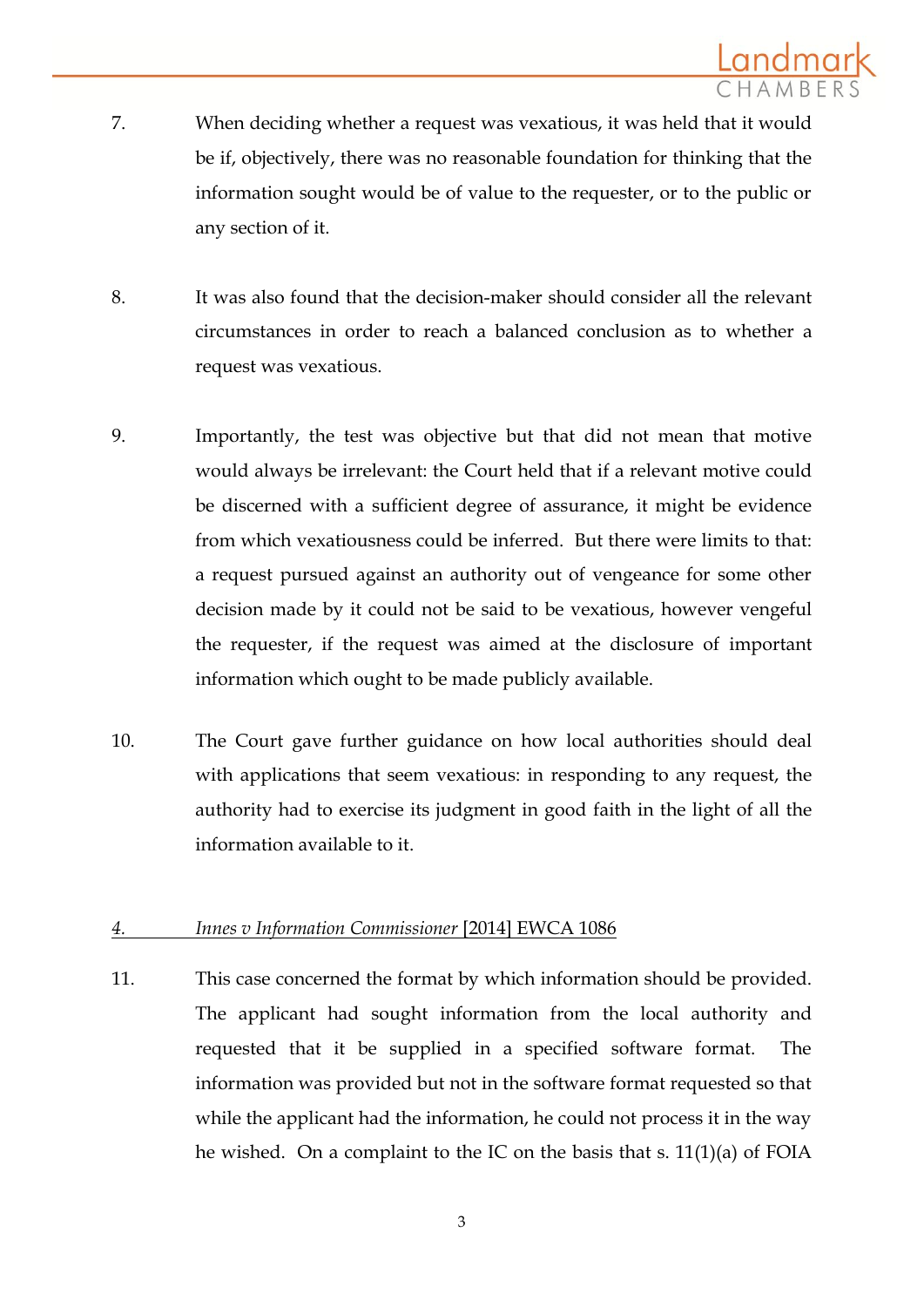

required the material to be provided in a useable format, the complaint was rejected. The FTT and the UT upheld the IC's decision. The Court of Appeal allowed the appeal. The authority was obliged to provide the information in the requested format: the authority was under a duty under reg. 11(1)(a) to give effect, so far as reasonably practicable to the applicant's preference for the provision of "a copy of the information in permanent form or in another form acceptable to the applicant" – this extended to a preference that the material should be in an electronic format and in a particular software format.

12. However, if the conversion to a different format cannot be readily undertaken, it is able to rely on the reasonable practicability qualification; the same would be the case if the provision of the information would be inconsistent with its licence governing the use of the software. The preference for particular software must be made at the time of the request for information.

#### *5. R (oao Thornton) v Secretary of State for Transport* [2014] EWHC 2700

13. This case arose during the *Evans* litigation in *R (oao Thornton) v Secretary of State for Transport* [2014] EWHC. Importantly, the case considered whether the Aarhus provisions conferred a right to expedition of decisions (in Court particularly but potentially administratively) if it was necessary to enable a party to be adequately involved in a decision-making process (the decision arose in the context of an application to stay the proceedings behind the Supreme Court decision in *Evans*). The Court rejected any such suggestion of a right to expedition. In that case (involving disclosure in relation to HS2), the Court concluded that article 6 of the Aarhus convention, while it referred to the need for expeditious resolution of proceedings, did not confer any such right; rather, the convention acknowledged that there was a tension between the need for early disclosure and the ned to obtain a correct answer which properly balances important public interests which may be in conflict.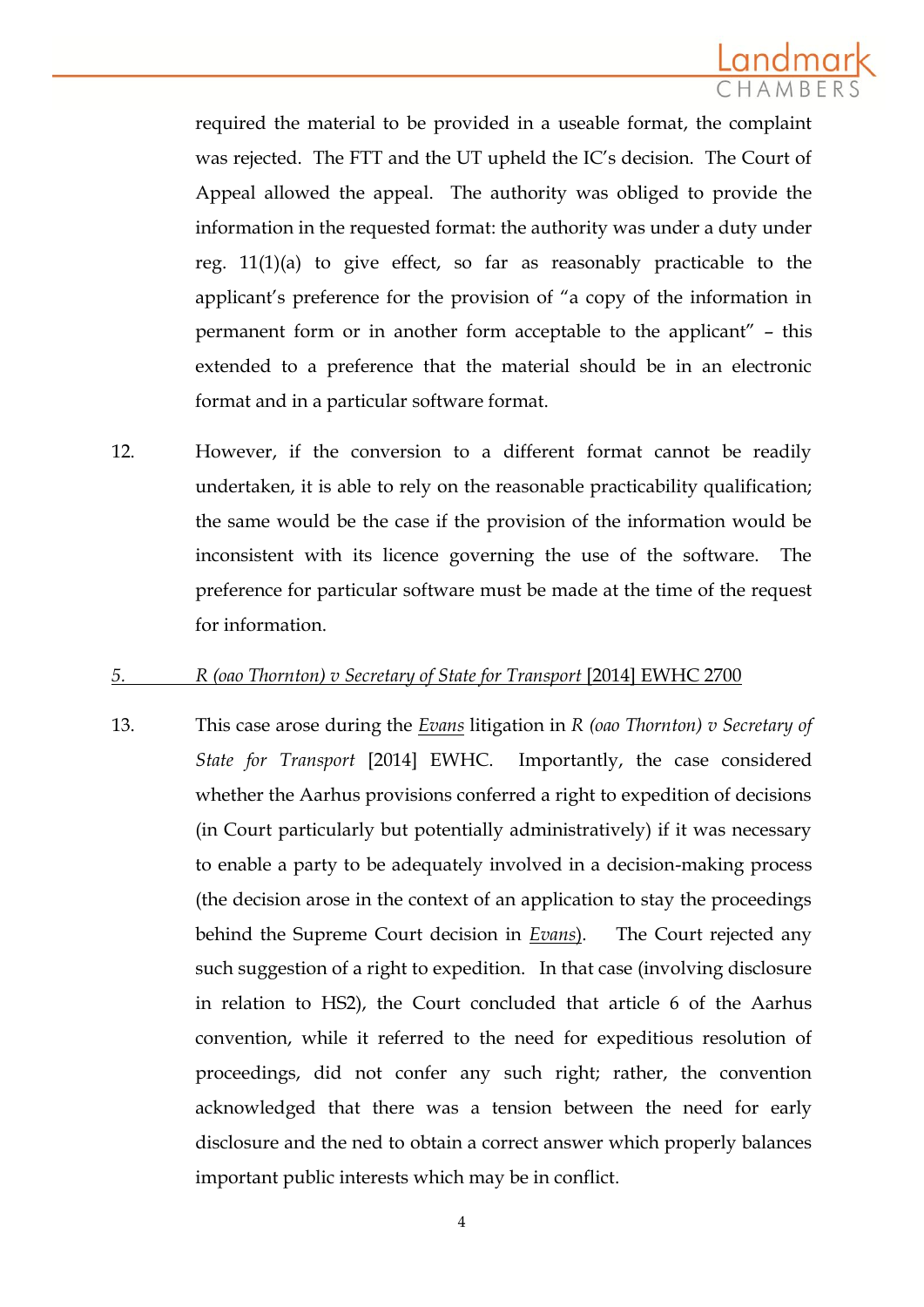

#### *6. Department for Environment, Food and Rural Affairs v Badger Trust* [2014]

#### UKUT 0526

- 14. This was a case in which the Badger Trust sought disclosure of certain risk analyses undertaken by a project board of DEFRA into the appropriateness of badger culling.
- 15. Interestingly the Court considered that there was a lack of clarity in the authorities as to when the public interest balancing exercise should be assessed; early cases looked at the date of the information request; many now look at the date of the public authority's final decision but this approach was doubted in the High Court (in *Office of Government Commerce v* IC [2010] QB 98). The UT noted that the approach of considering the position at the date of the authority's decision is not consistent with the development of the FTT's role of receiving new evidence. The Tribunal decided, however, not to rule on this issue (because of the cost of further submissions being made on this point) and resolved to take the date as the date of the authority's consideration. The Tribunal stated, however, that they regarded this issue as an open one.
- 16. The Tribunal also set out the principle behind the public interest test of the principle of having "space to think in private"; the Tribunal noted the following:
	- (a) commonly while many policies are being worked out there is a public interest in government having "a space to think in private",
	- (b) the disclosure of the robust or other discussions and of the risk assessments during that process may cause harm to efficient decision making and thus be against the public interest,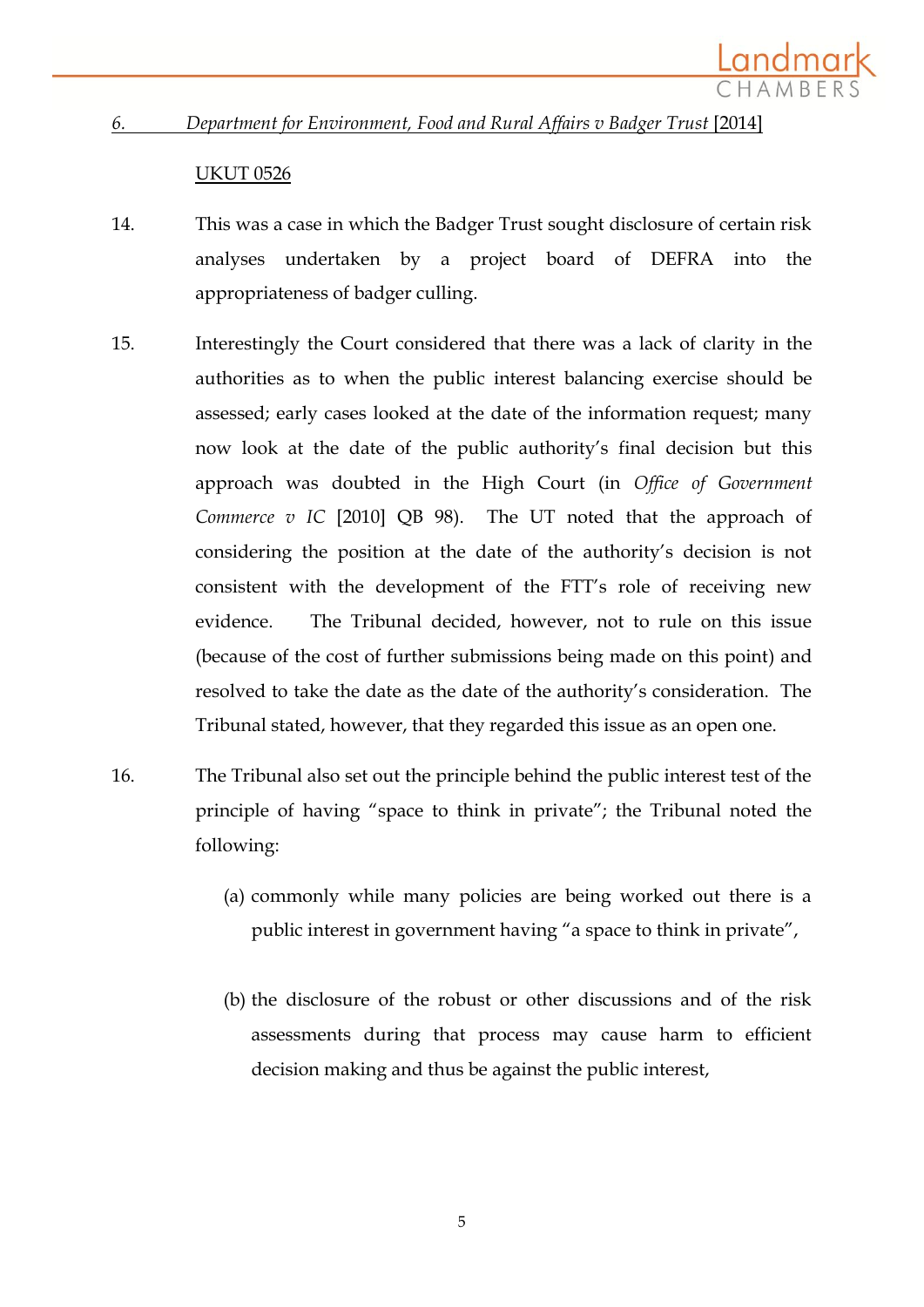17. The Tribunal also rejected the suggestion (decided by a number of FTTs) that once a policy has been formulated and announced, there could be no further public interest in withholding information from publication. However, the Tribunal did not accept that there is always a general public interest in protecting confidential information and preserving the relationship between confider and confidant – those who disclose must be aware of the potential for confidential information to be disclosed; the legislation provides specifically for such disclosure. The Tribunal decided ultimately that the information should be disclosed.

# *7. McInerney v DfE* [2015] UKUT 0047

- 18. This was a case in which a student had sought information from the Department for Education relating to applications for Free Schools. The DfE refused the applications; the Commissioner upheld M's complaint and ordered disclosure; the DfE appealed.
- 19. One issue which arose was whether the DfE was able to rely upon exclusions/exemptions not raised at the time of its refusal. The UT in *Birkett and Information Commissioner v Home Office* [2011] UKUT 17 (AAC) (upheld in the CA) decided the public authority could, subject to the FTT's case management powers. The Tribunal reached the conclusion that in respect of the exemption being relied upon in that case (s. 12, the cost exemption) there was a right to rely upon this subsequently. The reasoning indicated that the decision in *Birkett* applied over all exemptions. There is a good reason for that: practically, as in this case, the cost exemption only became apparent when the other substantive ground relied upon (confidentiality) was rejected by the IC.

# 8. *East Sussex County Council v Information Commissioner* [2016] Env LR 12

20. This case involved a reference to the ECJ over the interpretation of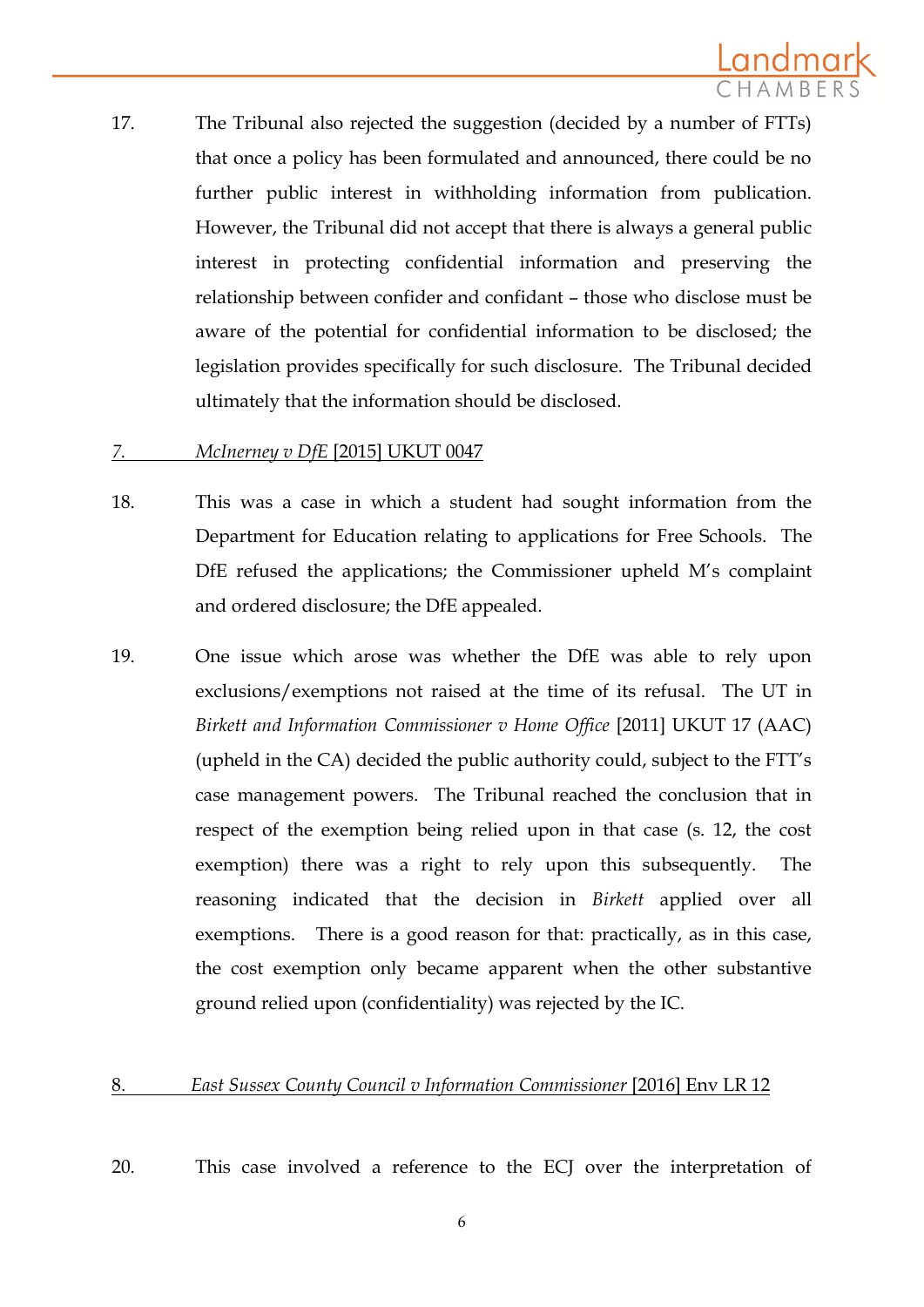

European (and so the EIR) on charges for the supply of information under regulation 8 of the EIR and article 6 of the Directive 2003/4. The case involved a property search company's requests for information of the local authority. The authority's costs involved a scale of charges which were standardised. They involved an hourly rate which took into account the time spent by the whole of the information team on maintaining the database and replying to individual requests for information.

- 21. The Court found that public authorities' charges could not exceed a reasonable amount. However, two factors had to be taken into account when fixing the charge. First, they had to be relate to 'supplying' the environmental information requested; second, and in any event, the total amount of the charge could not exceed a 'reasonable amount'. It followed that the costs of maintaining the database used by the authority for answering requests for environmental information may not be taken into account when calculating a charge for 'supplying' environmental information. The effect of such a charge would stand contrary to the provision in article 5(1) that investigation personally of the information at the authority's premises would be free of charge. But, since the costs which could be subject to a charge related to those incurred in providing the information, staff costs incurred in answering the individual request for information was chargeable. While overheads could in principle be included, that had to be a cost factor falling within the "supplying" of environmental information.
- 22. With regard to identifying what amounted to a "reasonable amount", it could not have a deterrent effect on the individual seeking the information. The Court held that it was important to assess the person's economic situation and the public interest in protection of the environment. There was therefore a need to individually assess the particular applicant's requirements and also a need to objectively assess

7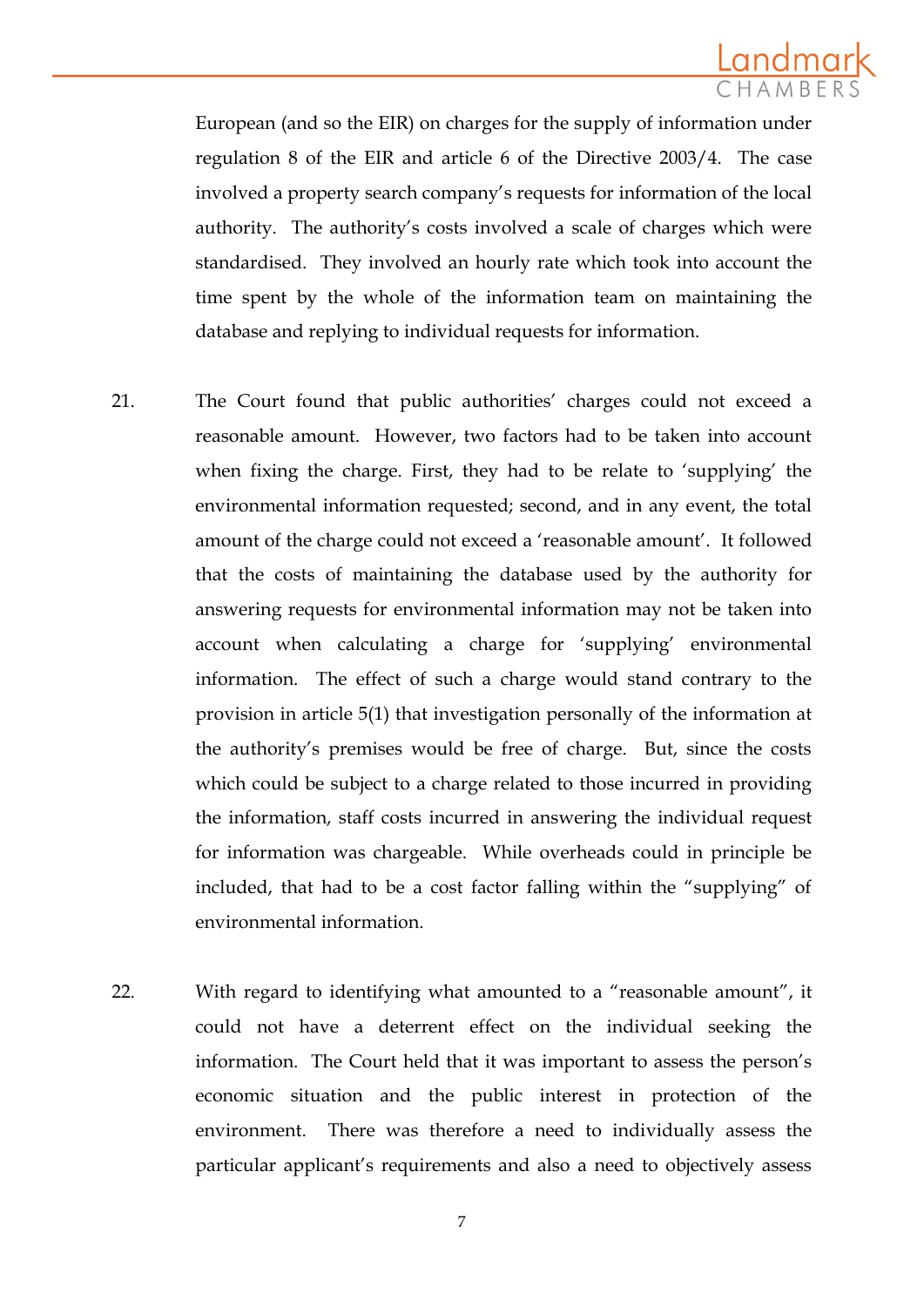

whether any charge would be contrary to that public interest. – the charge must not appear objectively unreasonable. It followed that while the claimant in that case might be able to afford the charges, this did not mean that the charge was reasonable. The specific case had to be considered on the merits.

# *9. GW v Information Commissioner and Local Government Ombudsman* [2014] UKUT 0130

- 23. This was a decision addressing the limits of reliance on legal professional privilege. Advice had been given by Counsel to the local authority in connection with an allegation that there had been a breach of the clean air legislation in effect in the authority's area. A complaint had been made to the LGO who refused to disclose the Advice to GW when he requested it. The UT had to be consider whether the exceptions in regs 12(5)(b) or  $12(5)(d)$  of the EIR would be engaged to prevent disclosure. The UT considered specifically the question whether LPP was capable of amounting to an absolute exception; it noted the comments of the 3 panel UT decision in *DCLG v IC and Robinson* [2012] UKUT 103 that reg. 12(5)(b) would always be capable of being relied upon except in particular circumstances (for example, when the legal advice is very stale) although ultimately the issue was left open.
- 24. The UT considered, however, that reg. 12(5)(b) did not automatically apply in circumstances where LPP was relied upon. Regulation 12(5)(b) applied "to the extent that [the information's] disclosure would adversely affect … the course of justice". The Court stated (see para. 43): "In my judgment that requires attention to be focused on all the circumstances of the particular case, and there is no room for an absolute rule that disclosure of legally privileged information will necessarily adversely affect the course of justice". The Court considered in that case that it had